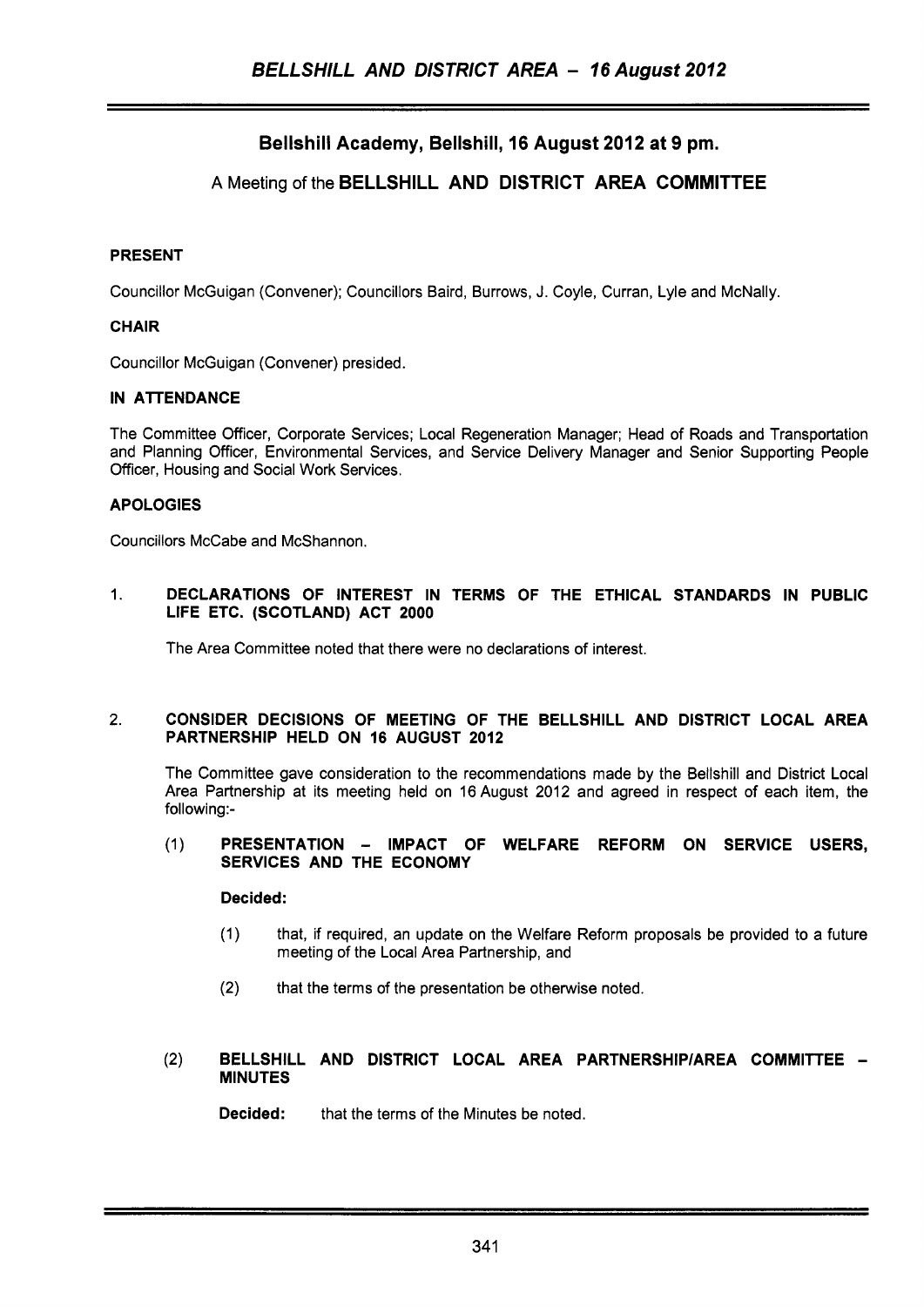### (3) **BELLSHILL AND DISTRICT COMMUNITY FORUM** - **UPDATE**

**Decided:** that the terms of the report be noted.

~~ ~ ~ ~~~~ ~ ~~ ~ ~

### **(4) NORTH LANARKSHIRE PARTNERSHIP BOARD MINUTE**

**Decided:** that the terms of the Minute be noted.

### (5) NHS LANARKSHIRE - NORTH COMMUNITY HEALTH PARTNERSHIP - BELLSHILL **AND DISTRICT LOCALITY**

**Decided:** that the terms of the report be noted.

#### **(6) AREA COMMUNITY SAFETY PROBLEM SOLVING PROFILE AND ACTION PLAN FOR PRIORITY WARD 15** - **MOSSEND AND HOLYTOWN**

#### **Decided:**

- (1) that arrangements be made for a visit to the Bellshill and District Area to view the issues affecting each Ward to which Partners would be invited, and
- (2) that the terms of the report be otherwise noted.

### **(7) LOCAL DEVELOPMENT PROGRAMME 201112012 AND 201212013**

#### **Decided:**

- $(1)$ that the progress in relation to the delivery of the projects over the second year of the two year programme for 2012/2013, as detailed in Appendix 1 to the report, be noted;
- $(2)$ that the alterations to the 2012/2013 Programme, as highlighted in Appendix 1 to the report, be approved;
- $(3)$ that the Estate Based Initiative Programme for 2012/2013, as outlined in Appendix 1 to the report, be approved;
- $(4)$ that further progress on the current and proposed projects, be reported to future meetings of the Local Area Partnership;
- $(5)$ that it be noted that a report on parking and traffic enforcement within the Bellshill Area will be submitted to the next meeting of the Local Area Partnership, and
- $(6)$ that the terms of the report be otherwise noted.